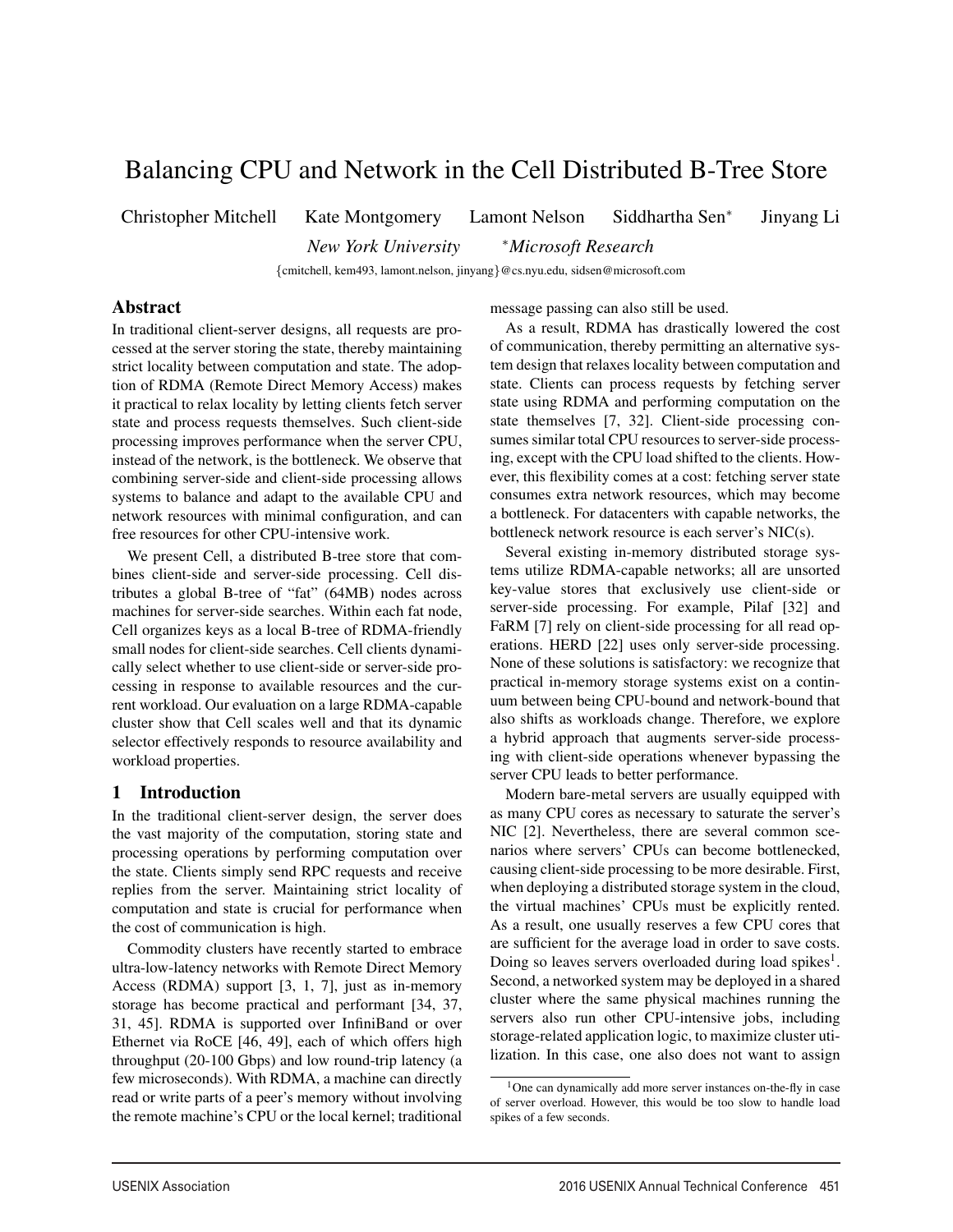more CPU cores than necessary for the servers to handle the average load, thereby also resulting in server CPU overload during load spikes.

In this paper, we investigate how to balance CPU and network by building a distributed, in-memory Btree store, called Cell. We choose a B-tree as a case study system because of its challenges and importance: as a sorted data structure, B-trees serve as the storage backend for distributed databases. A distributed B-tree spreads its nodes across many servers, and supports get, put, delete, and range operations. The key component underlying all operations is search, i.e. traversing the Btree: Cell combines client-side and server-side processing for B-tree searches. Cell builds a hierarchical B-tree: Cell distributes a B-tree of "fat" nodes (*meganodes*), each containing a local B-tree of small nodes, across server machines. This hierarchical design enables simultaneous server-side search through meganodes and efficient client-side search through small nodes. Our architecture permits reliable lock-free search with caching even in the face of *concurrent* writes and structural changes to the tree. Our Cell prototype also provides distributed transactions on top of the B-tree using traditional techniques; we omit a discussion of this feature due to scope.

In order to arrive at the best balance between using client-side and server-side processing, Cell needs to dynamically adjust its decision. Ideally, when server CPUs are not saturated, Cell clients should choose server-side searches. When a server becomes overloaded, some but not all clients should switch to performing client-side searches. The goal is to maximize the overall search throughput. We model system performance using basic queuing theory; each client independently estimates the "bottleneck queuing delays" corresponding to both search types, then selects between server-side and clientside search accordingly. This dynamic selection strategy achieves the best overall throughput across a spectrum of different ratios of available server CPU and network resources.

We have implemented a prototype of Cell running on top of RDMA-capable InfiniBand. Experiments on the PRObE Nome cluster show that Cell scales well across machines. With 16 server machines each consuming 2 CPU cores, Cell achieves 5.31 million ops/sec combining both server-side and client-side searches, 65% faster than server-side search alone while still leaving the remaining 6 cores per machine for CPU-intensive application logic. More importantly, Cell balances servers' CPU and network resources, and is able to do so in different environments. Cell clients make good dynamic decisions on when to use client-side searches, consistently matching or exceeding the best manually-tuned fixed percentages of client-side and server-side searches or either of the search types alone. The system responds quickly (in

 $\langle 1s \rangle$  and correctly to maintain low operation latency in the face of load spikes and tree structure modifications.

We present Cell's design in Section 2 and describe implementation-specific details in Section 3. We thoroughly evaluate Cell's performance and design choices in Section 4. We explore related systems in Section 5.

# 2 Cell Design

Cell provides a sorted in-memory key-value store in the form of a distributed B-tree. In this section, we give an overview of Cell (2.1) and then discuss the main components of our design: our B-tree structure (2.2) and our hybrid search technique (2.3, 2.5).

## 2.1 Overview

In designing the Cell distributed B-tree store, we make two high-level design decisions: (1) support *both* clientside and server-side operations; (2) restrict client-side processing to read-only operations, including B-tree searches and key-value fetches. (1) is made possible by a hierarchical B-tree of B-trees. (2) is logical because practical workloads are search- and read-heavy [34], and client-side writes would involve much more complexity. As Section 4.5 shows, we can reap the benefits of clientside processing across a variety of workloads with different fractions of read vs. write operations. Cell's basic design faces two novel challenges: how to ensure the correctness of RDMA searches during concurrent serverside modification, and when should clients prefer clientside over the default server-side processing? Although a large body of existing work explores concurrent B-trees, these works assume that servers' CPUs still have full control over access to the servers' data. With RDMA, the storage system must provide its own techniques to synchronize reads and writes, or at least ensure that reads are performed over consistent data.

Cell organizes data in a hierarchical B-tree of Btrees to ensure that both server-side and RDMA-based searches are efficient. At the cluster level, Cell builds a B-tree out of fat nodes called *meganodes*, containing tens or hundreds of megabytes of structural metadata. Meganodes are spread across the memory of the servers in the cluster. Within each meganode, Cell builds a local B-tree consisting of small nodes (e.g. 1KB). The local B-tree allows a server to search efficiently for a key within a meganode, while simultaneously allowing remote clients to search within a meganode using a small number of efficient RDMAs. Other systems like BigTable [5] only support server-side search, so they can use different searchable local data structures such as skiplists that would require many more roundtrips to access remotely.

We adopt the common practice of storing the data of a B-tree at its leaf level. Thus, the leaf meganodes of the tree store local pointers to data while the internal megan-

2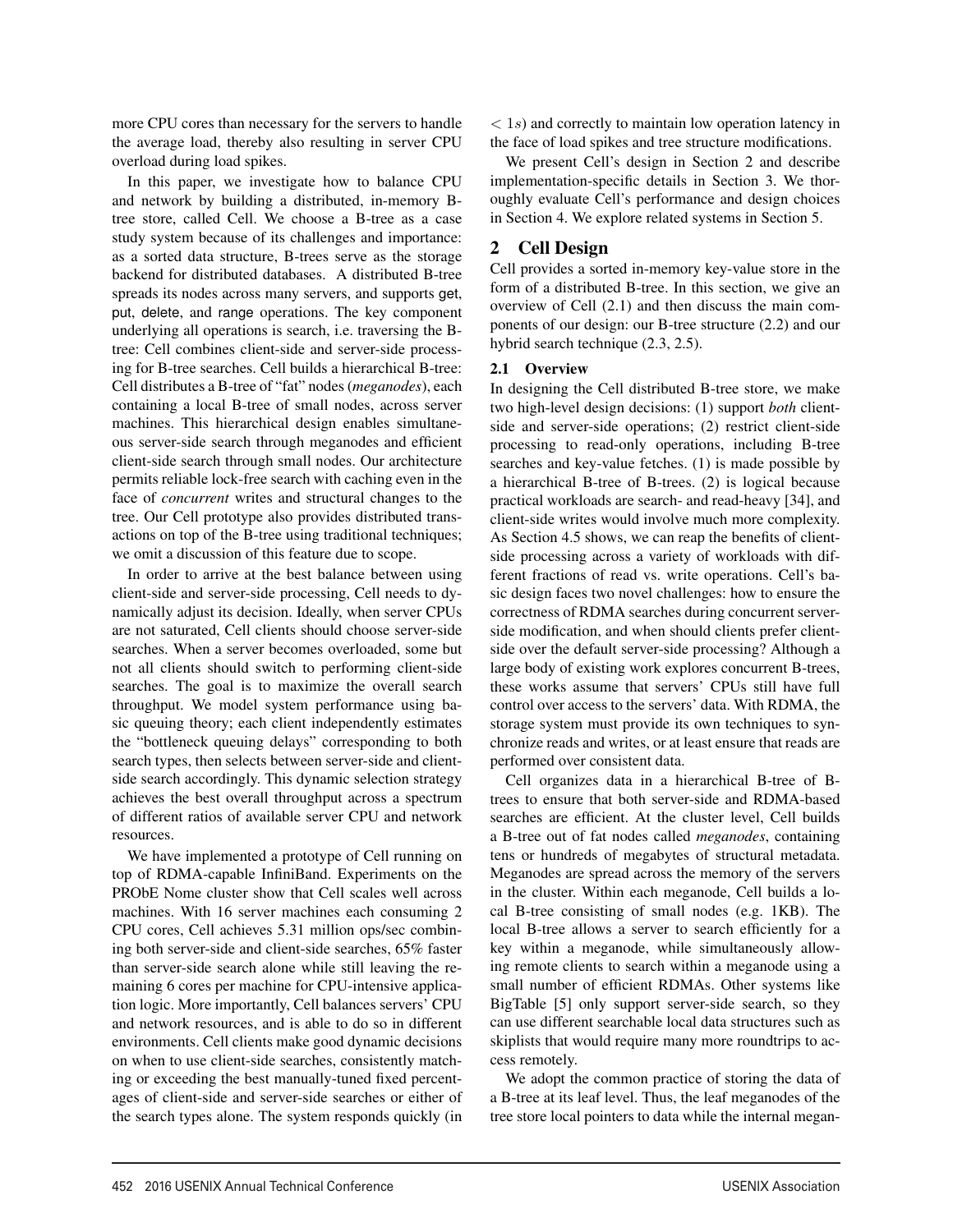

Figure 1: Cell's architecture and interactions (Section 2).

odes store remote pointers to other meganodes on remote machines. All pointers consist of a region ID and offset. Each server's in-memory state includes multiple large contiguous memory areas (e.g. 1GB) containing node regions that hold meganodes or extents regions holding key-value data. All clients and servers maintain a cache of the global region table that maps region IDs to the IP addresses of the responsible machines. Servers also actively exchange region information with each other asynchronously. We assume that server membership is maintained reliably using a service like Zookeeper [18].

As shown in Figure 1, clients communicate with servers to perform B-tree operations including search (contains), get (read), put (insert/update), and delete. Of these operations, search and get may be performed by clients via RDMA. Servers also communicate with each other to grow and maintain the distributed B-tree. The coordination between servers adds a level of complexity not present in prior RDMA-optimized systems like FaRM [7] or Pilaf [32]. However, we minimize this complexity by carefully designing our B-tree, discussed next.

## 2.2 Server-Side B-tree Operations

Cell uses a type of external B-tree called a *B-link tree* [25]. We use the same structure at both the meganode scope and within each meganode, as illustrated in Figure 2. B-link trees offer much higher concurrency than standard B-trees due to two structural differences: each level of the tree is connected by right-link pointers, and each node stores a *max key* which serves as an upper bound on the keys in its subtree. (We also store a min key to cope with concurrent RDMA reads; see 2.3.) Sagiv [38] refined the work of Lehman and Yao [25] into an algorithm that performs searches lock-free, insertions by locking at most one node at a time, and deletions by locking only one node. The lack of simultaneous locking makes the algorithm well-suited to distributed and concurrent settings [19, 30].

We follow Sagiv's algorithm when operating within a meganode. A search for a key follows child pointers and, if necessary, right-link pointers until the correct leaf node is reached. Range queries are implemented by following right links at the leaf level. Insertions and dele-

3



Figure 2: The structure of Cell's data store, a B-link tree of B-link trees. Each individual meganode contains a complete level-linked tree; the meganodes are also level-linked. The root meganode contains the root node (R). The leaves (L) of the bottom meganodes point to key-value data stored in the local extents region of that machine.

tions begin with a search to find the correct leaf node. If an insertion causes a leaf node  $L$  to split (because it is full), we lock  $L$  long enough to create a new node  $L'$  containing roughly half of  $L$ 's contents, and set  $L$ 's right-link pointer to  $L'$ . The right link ensures that concurrent searches can reach  $L'$  (guided by the max key of  $L$ ) even if it has no parent yet. The split key is then inserted into the parent as a separate, decoupled operation that may propagate further up the tree. Deletions simply remove the key from its leaf node under a lock. We avoid multi-lock compaction schemes and deletion rebalancing to improve concurrency [35, 12]; this practice has been shown to have provably good worst-case properties [40]. To limit overhead from underfilled leaf nodes, a desired ratio of tree size to total key-value data can be selected. The tree can then be periodically rebuilt offline without sacrificing liveness, by checkpointing the tree, rebuilding it with insertions into an empty tree, then replaying a delta of operations performed since the checkpoint was recorded and swapping the live and offline trees.

We extend Sagiv's algorithm to server-side operations in our meganode structure.

(Server-side) search and caching: To search for a key-value entry, clients iteratively traverse the tree one meganode at a time by sending search requests to the appropriate servers, starting at the server containing the root node R (Figure 2). Each server uses Sagiv's algorithm to search within meganode(s) until it reaches a pointer that is not local to the machine. This remote pointer is returned to the client, which continues the search request at the pointer target's server. When a leaf node is reached, the server returns the key-value pair from its extents region to the client. To bootstrap the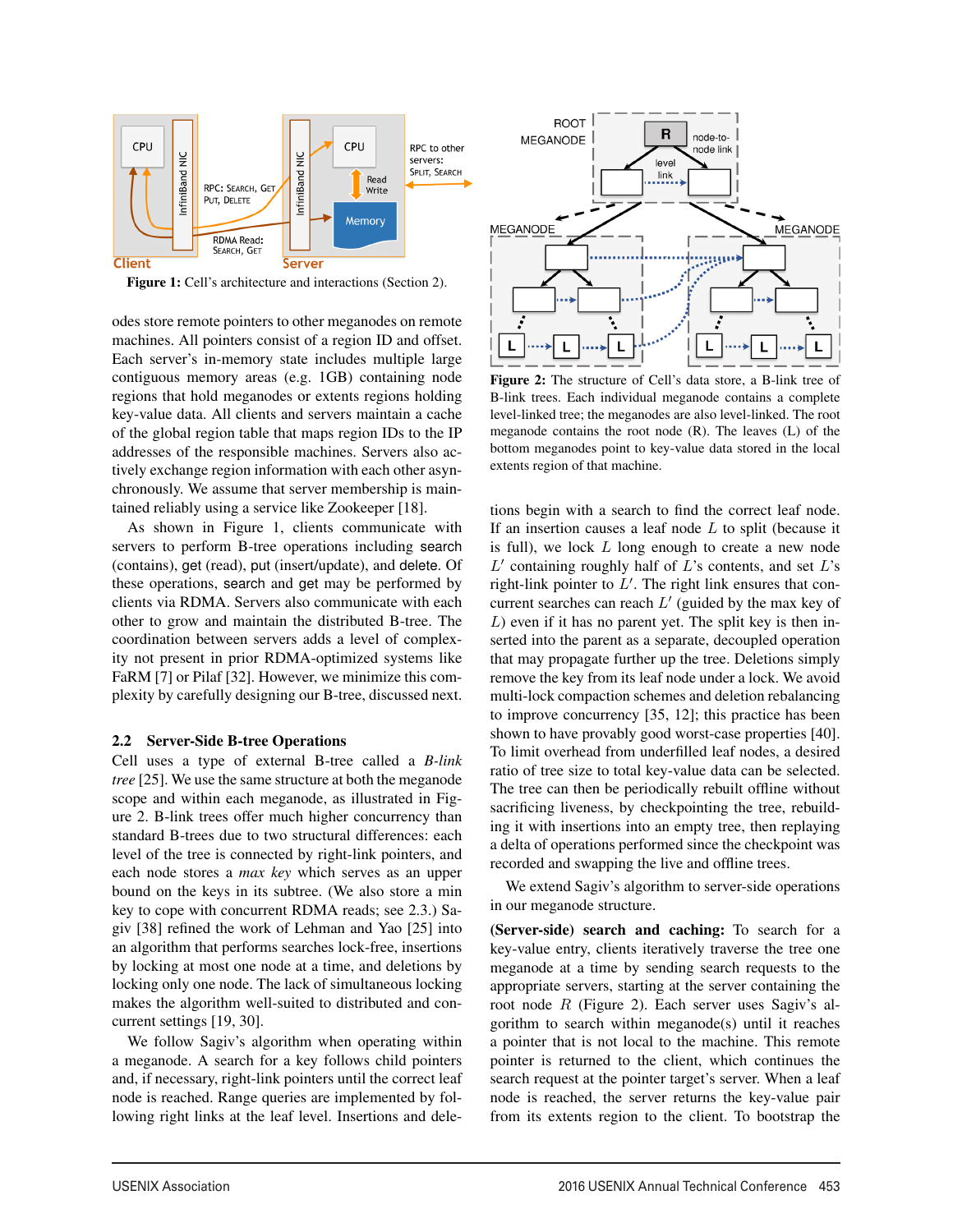| Internal Node                                                             |  |  |  |                                                                                                                                                                                                                                                                             |  |  |  |                              |           |                |
|---------------------------------------------------------------------------|--|--|--|-----------------------------------------------------------------------------------------------------------------------------------------------------------------------------------------------------------------------------------------------------------------------------|--|--|--|------------------------------|-----------|----------------|
| Version Valid $\begin{vmatrix}$ Min $\end{vmatrix}$ Max $\begin{vmatrix}$ |  |  |  | $\ddotsc$                                                                                                                                                                                                                                                                   |  |  |  | $Key$ Region $\sigma$ Offset | $\ddotsc$ | <b>Version</b> |
| Leaf Node                                                                 |  |  |  |                                                                                                                                                                                                                                                                             |  |  |  |                              |           |                |
| Version Valid Min Max                                                     |  |  |  | $\begin{array}{ c c c c c c } \hline \cdots & \begin{array}{ c c c }\hline \cdots & \begin{array}{ c c }\hline \cdots & \begin{array}{ c c }\hline \cdots & \begin{array}{ c c }\hline \cdots & \begin{array}{ c c }\hline \end{array} \end{array} \end{array} \end{array}$ |  |  |  |                              |           | Version        |

Figure 3: The structure of internal and leaf meganodes in Cell's B-link trees. Each node packs two matching versions, a minimum and maximum key, and zero or more pointers to other nodes or to extents memory in a block of a few kilobytes.

search, we ensure that a pointer to  $R$  is always stored at offset 0 in the region with the lowest ID across the cluster. We can speed up searches by having clients cache the depth and key range of meganodes close to the root because servers provide this metadata with traversal results. This type of caching is effective because updates in a B-tree such as ours occur exponentially infrequently in node height [40].

Deletion: To delete a key-value entry, a client orchestrates a server-side search for the key, then instructs the server to delete a leaf node entry according to Sagiv's algorithm. Nodes are not compacted to avoid multi-lock algorithms and maintain concurrency.

Insertion: To insert (or update) a key-value entry, a client performs a server-side search for the key, then instructs the server to insert a leaf node entry according to Sagiv's algorithm. As individual nodes fill and split (potentially propagating upwards) the meganode itself may become full, requiring that it split.

In principle, we could apply Sagiv's algorithm at the meganode level as well, but this would require locking the entire meganode for the duration of the split, blocking all other operations. Instead, we use a finer protocol inspired by Sagiv's algorithm that allows greater concurrency. It identifies a split key in a meganode  $X$  that divides it into two halves,  $X_{left}$  and  $X_{right}$ .  $X_{right}$  is locked for the duration of the split, but updates can continue in  $X_{left}$ . The server copies the nodes in  $X_{right}$  to a new local or remote meganode asynchronously<sup>2</sup>. Then, it locks  $X_{left}$  long enough to update the right-link pointers of  $X_{left}$  along the split boundary to point to the root of the new meganode. At this point, the meganode structure is restored as in Figure 2. Lastly, the server invalidates the old  $X_{right}$  by setting a boolean flag in each node, indicating that the nodes can be reused, and releases the lock on  $X_{right}$ 's key range.

A meganode should be split before it becomes too full, otherwise concurrent updates to  $X_{left}$  may fail if we run out of space. Note that client-side searches may occur throughout the meganode split process. Ensuring their correctness is subtle, as we discuss in Section 2.3.

4

## 2.3 Client-Side Search and Caching

Cell organizes each meganode as a local B-link tree in order to enable client-side searches using RDMA reads. The search process is similar to the server-side equivalent, except that the client needs to iteratively fetch each B-tree node using an RDMA read, following child and right-link pointers, as it traverses a meganode. When the search terminates at a leaf node, the client attempts one additional RDMA read to fetch the actual key-value data from the server's extent region, or issues an insert or delete RPC to the server containing the leaf node.

A full-sized 64MB meganode built from 1KB-sized nodes contains a 5-level local B-link tree. Thus, RDMA search through a meganode takes up to 5 RTTs while server-side search requires only one. This is not as bad as it seems, because: (1) RDMA-enabled networks have very low RTTs, so the overall client-side search latency remains small despite the extra roundtrips. (2) The latency overhead pales in comparison to the queuing delay if the server CPU is bottlenecked at high load. To reduce search roundtrips and ameliorate hotspots at the root meganode, clients cache fetched nodes. Clients follow the same strategy as for server-side search: only cache nodes near the root, and if they follow a right-link pointer, they invalidate any information cached from the parent node.

Allowing client-side RDMA reads during server-side tree modifications introduces subtle concurrency challenges, as Sagiv's algorithm requires that individual nodes reads and writes appear atomic. This is easy to enforce among server-side operations using CPU synchronization primitives. However, no universal primitives exist to synchronize RDMA reads with the server's memory access. To ensure that RDMA reads are consistent, we use two techniques (see Figure 3):

- We store a version number at the start and end of each node. To update a node, the server increments both version numbers to the same odd value, performs the update, then increments both numbers to the same even value. Each step is followed by a memory barrier to flush the cache to main memory. If the RDMA read of a node is interleaved with the server's modification of that node, it will either see mismatched version numbers or the same odd value, indicating that the read must be retried. This method works because in practice RDMAs are performed by the NIC in increasing address order<sup>3</sup> and because individual nodes have fixed boundaries and fixed version number offsets.
- Key-value entries are variable size and have no fixed boundaries. We use the technique proposed in Pilaf [32] of storing a CRC over the key-value entry in

<sup>2</sup>To balance network costs with the desire to balance the tree across all available servers, Cell favors remote meganodes when few local meganodes have been used, and local meganodes otherwise.

<sup>3</sup>To handle NICs that do not read in increasing address order, we need to adopt the solution of FaRM [7] of using a version number per cacheline.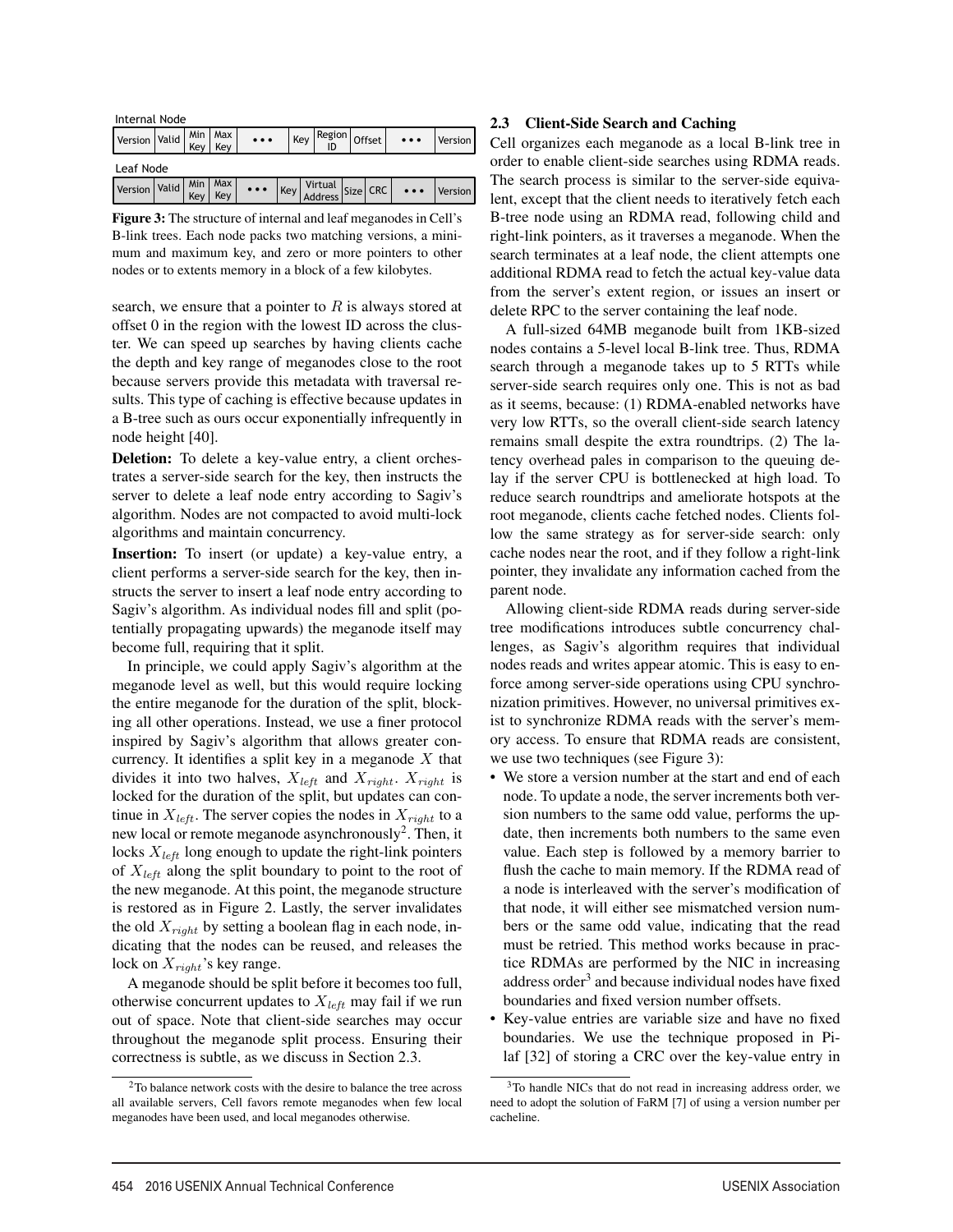the corresponding leaf node pointer. After performing an RDMA in the extent region, the client checks if the CRC of the data matches the CRC in the pointer; if not, the RDMA is retried. Like node modifications, each key-value write is also followed by a memory barrier.

#### 2.4 Correctness

Cell dictionary operations (search, insert, and delete) are linearizable [16] so that both server-side and client-side searches will be correct. We refer readers to §4.2.1 of Mitchell's PhD thesis [33] for the proof.

Theorem 1. *Every Cell operation on small nodes maps a good state (in which all previously-inserted data that has not yet been deleted can be reached via a valid traversal) to another good state. Therefore, by the give-up theorem [41], it is linearizable.*

If meganodes never split, we can leverage Sagiv's proof of correctness [38]. However, it requires that node reads and writes be atomic, as guaranteed by the design in the previous section. Therefore, any search through a Cell store for  $x$ , if it terminates, will terminate in the correct place: the node  $n | x \in \text{keyset}(n)$ , where  $\text{keyset}(n)$ is the set of keys that are stored in  $n$ . Since Cell satisfies the give-up theorem [41], and all Cell operations map good states to good states, Cell is linearizable.

The linearizability of operations during meganode splits is delicate, and requires an additional proof, also provided in Mitchell's thesis [33].

Theorem 2. *Insert, delete, and search operations remain linearizable during a meganode split. Insert and delete operations are blocked during the meganode split, and proceed correctly once the split is complete. Search operations can either continue or backtrack correctly during and after the split. Thus, Cell operations remain linearizable, by Theorem 1.*

The state stored in a node  $n$  allow multiple copies of a node to safely temporarily exist. Invalidating all but one copy of the node before allowing modifications to any copy of  $n$  removes any possible ambiguity in the set of keys present in Cell. The design for this is presented below. All Cell operations still map good states to good states as from Theorem 1. Thus, any search through a Cell store for  $x$ , if it terminates, will terminate in the correct node  $n \mid x \in \text{keyset}(n)$ , even during meganode splits.

Although the server can block its own write operations during a meganode split, it cannot block clients' RDMA reads, so we must ensure the latter remain correct. The problem occurs during node invalidation and reuse. By resetting the valid bit in each node in  $X_{right}$ , the server guarantees that concurrent client-side searches fail upon reading an invalid node. However, an invalid node might be reused immediately and inserted into an arbitrary location in  $X_{left}$ . A client-side search intending to traverse  $X_{right}$  might read this newly reincarnated node instead<sup>4</sup>. The min and max keys in each node allows a client to detect this case and restart the search.

#### 2.5 Selectively Relaxed Locality

Traditional systems wisdom encourages maximizing locality between data and computation over that data to reduce expensive data copying over the network. RDMA greatly reduces the cost of moving data to computation, so Cell's hierarchical B-tree design allows for both server-side searches (over local data) and RDMA searches (over data copied from a Cell server). When servers are under low load and/or client resources are scarce, server-side searches achieve better overall resource efficiency. However, clients should switch to using RDMA searches when servers become overloaded and client CPUs are available. How should clients (and servers performing cross-server data structure modification) dynamically relax locality, i.e., decide which search method to use?

To answer this question, we model the system using basic queuing theory [14]. Specifically, we model each Cell server as consisting of two queues, one  $(Q_s)$  for processing server-side searches, the other  $(Q<sub>r</sub>)$  for processing RDMA read operations. The service capacity (ops/sec) of  $Q_s$  is  $T_s$ , which is determined by the server's CPU capability, and the service capacity of  $Q_r$  is  $T_r$ , which is determined by the NIC's RDMA read capacity. We assume that  $Q_s$  and  $Q_r$  are independent of each other.

Let  $q_s$  and  $q_r$  represent the current lengths of the queues, respectively. Since our job sizes are fixed, the optimal strategy is to Join the Shortest Queue (JSQ) [13, 48]. This decision is made on a per meganode basis. More concretely, after normalizing queue length by each queue's service time, a client should join  $Q_s$  if  $\frac{q_s}{T_s} < \frac{q_r}{T_r}$ , and  $Q_r$  otherwise. We need to make another adjustment when applying JSQ: since each RDMA search involves  $m$  RDMA reads, the client should choose server-side search if the following inequality holds:

$$
\frac{q_s}{T_s} < m \times \frac{q_r}{T_r} \tag{1}
$$

Instead of directly measuring the queue lengths  $(q_s)$ and  $q_r$ ), which is difficult to do, we examine two more easily measurable quantities,  $l_s$  and  $l_r$ .  $l_s$  denotes the latency of the search if it is done as a server-side operation. It includes both the queuing delay and round-trip latency, i.e.  $l_s = \frac{q_s}{T_s} + RTT$ .  $l_r$  denotes the latency of an RDMA read during an RDMA search, i.e.  $l_r = \frac{q_r}{T_r} + RTT$ . Substituting  $\frac{q_s}{T_s} = l_s - RTT$  and  $\frac{q_r}{T_r} = l_r - RTT$  into inequality  $(1)$  gives us the final search choice strategy.

5

<sup>4</sup>Because nodes have fixed boundaries, we do not need to worry that a client read might read in the middle of a node.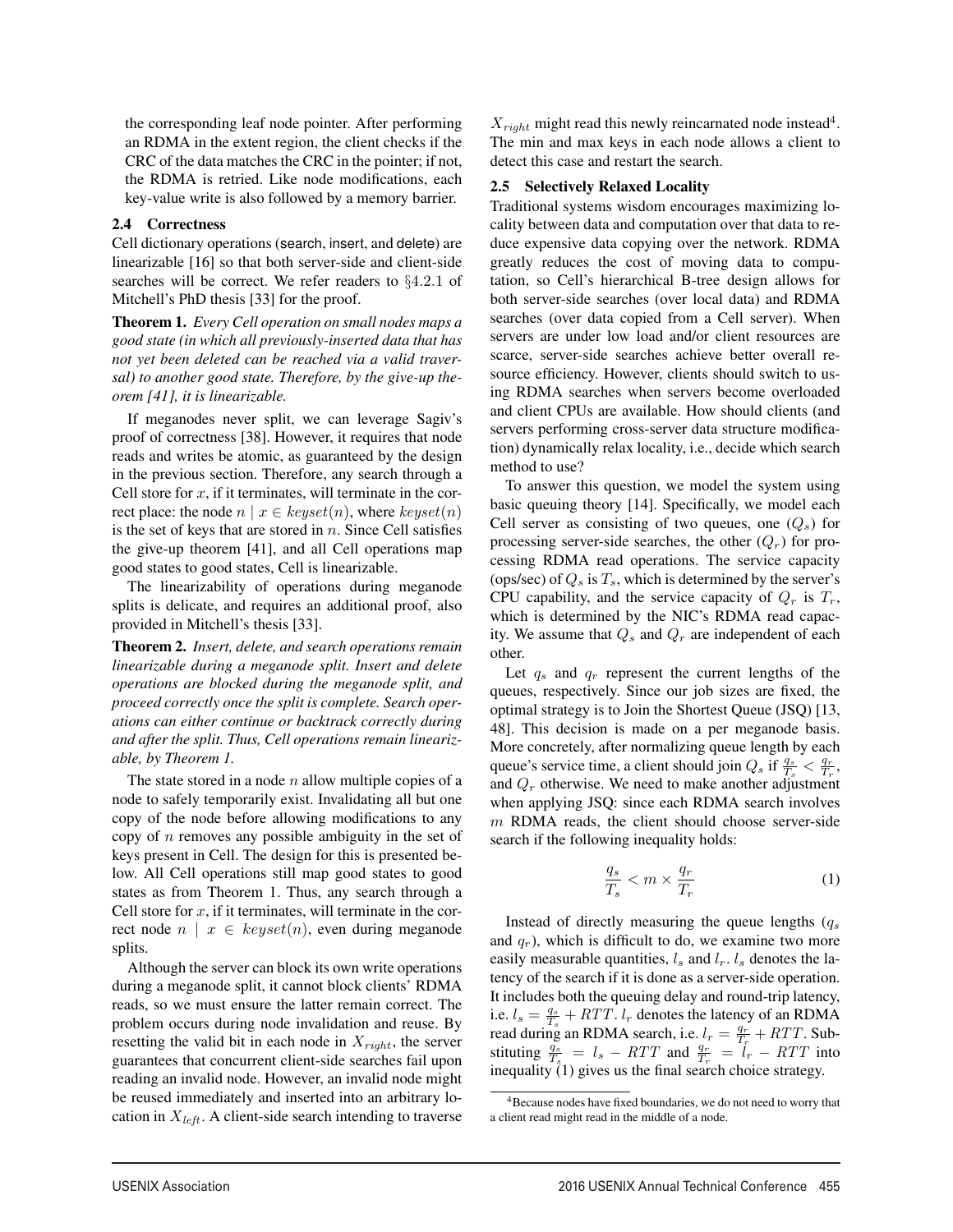To determine inequality 1, we need to estimate various terms. For a 64MB meganode with 1KB nodes, we initially set  $m = 5$ , the estimated height of each meganode in nodes; as we traverse meganodes, we adjust this estimate based on the average meganode height. We set RTT to be the lowest measured RDMA latency to the server. We approximate the current server-side search latency  $(l_s)$  and RDMA latency  $(l_r)$  by their past measured values. Over the time scale that the queue estimation computations are being performed, the rates of queue filling and draining do not change dramatically, so the average queue length also remains relatively stable. A client performing continuous operations may get new latency measurements (i.e., queue length proxy measurements) as often as every  $10\mu s$  to  $50\mu s$ .

Additionally, we apply the following refinements to improve the performance of our locality selector:

- *Coping with transient network conditions:* We avoid modeling short-term transient network conditions with two improvements. First, we use a moving average to estimate  $l_s$  and  $l_r$ : clients keep a history of the most recent  $n$  (e.g. 100) samples for each server connection and calculate the averages. Second, we discard any outlier sample s if  $|s - \mu| \geq K\sigma$ , where  $\mu$  and  $\sigma$  are the moving average and standard deviation, respectively, and  $K$  is a constant (e.g. 3). If we discard more samples than we keep in one moving period, we discard that connection's history of samples.
- *Improving freshness of estimates:* We perform randomized exploration to discover changes in the environment. With a small probability  $p$  (e.g., 1%), we choose the method estimated to be worse for a given search to see if conditions have changed. If a client has not performed any searches on a connection for long enough (e.g., 3 seconds), that connection's history is discarded.

The constants suggested above were experimentally determined to be effective on a range of InfiniBand NICs and under various network and CPU loads. We found that the performance of the selector was not very sensitive to changes in these values, as long as  $K > 1$ , p is small, and n covers timescales from milliseconds to one second.

## 2.6 Failure Recovery

Cell servers log all writes to B-tree nodes and key-value extents to per-region log files stored in reliable storage. The log storage should be replicated and accessible from the network, e.g. Amazon's Elastic Block Store (EBS) or HDFS. Our prototype implementation simply logs to servers' local disks. When a server  $S$  fails, the remaining servers split the responsibility of  $S$  and take over its memory regions in parallel by recovering meganodes and key-value extents from the corresponding logs of those regions. No remote pointers in the B-link tree need to be updated because they only store region IDs; the external (e.g., ZooKeeper-stored) map of region IDs to physical servers suffices to direct searches to the correct server.

Operation logging is largely straightforward, with one exception. During a meganode split, server S first creates and populates a new meganode before changing the right links of existing nodes to point to the new meganode. If S fails between these two steps, the new meganode is orphaned. To ensure orphans are properly deleted, servers log the start and completion of each meganode split and check for orphaned meganodes upon finding unfinished splits in the log. Node splits are handled similarly.

# 3 Implementation

We implemented Cell in <sup>∼</sup>18,000 lines of C++. Cell uses the libibverbs library, which allows user-space processes to use InfiniBand's RDMA and message-passing primitives using functions called *verbs*. We use Reliable Connection (RC) as the transport for both RDMA reads and SEND/RECV verbs. We use SEND/RECV verbs to create a simple RPC layer with messaging passing, used for client-server and server-server messages. Although client-side search requires that the client and server both have logic to traverse the tree, this code can be reused to limit the additional implementation effort.

Our server implementation is single-threaded; the polling thread also processes the Cell requests and performs server-server interactions for meganode splits. Like HERD [22], we run multiple server processes per machine in order to take advantage of multiple CPU cores. As suggested by FaRM's [7] findings on combining connections, we implemented a multi-threaded Cell client, and experimentally chose 3 threads per client process for most tests. To further increase parallelism, the client supports pipelined operations to avoid idling by keeping multiple key-value operations outstanding.

Client-side searches fetch 1KB nodes via RDMA to traverse a meganode. Server-side searches involve sending an RPC request to traverse a given meganode, and receiving the pointer to the meganode at the next meganode level along the path to that key's leaf node.

Clients cache B-link tree nodes to accelerate future traversals, maintaining an LRU cache of up to 128MB of 1KB nodes. We only cache nodes at least four node levels above the leaf node level to minimize churn and maximize hits. Symmetrically, each client maintains an LRU cache of up to 4K server-side traversal paths leading to the leaf-level meganodes, indexed by the key range covered by that meganode. We used in-band metadata to allow clients to verify the integrity of all RDMA reads. For the CRCs covering extents, we use 64-bit CRCs to make the probability of collisions vanishingly small. Blink tree nodes are protected by the previously discussed low and high version numbers.

Cell servers pre-allocate large pools of memory for Blink tree nodes and key-value extents. The extents pool is

6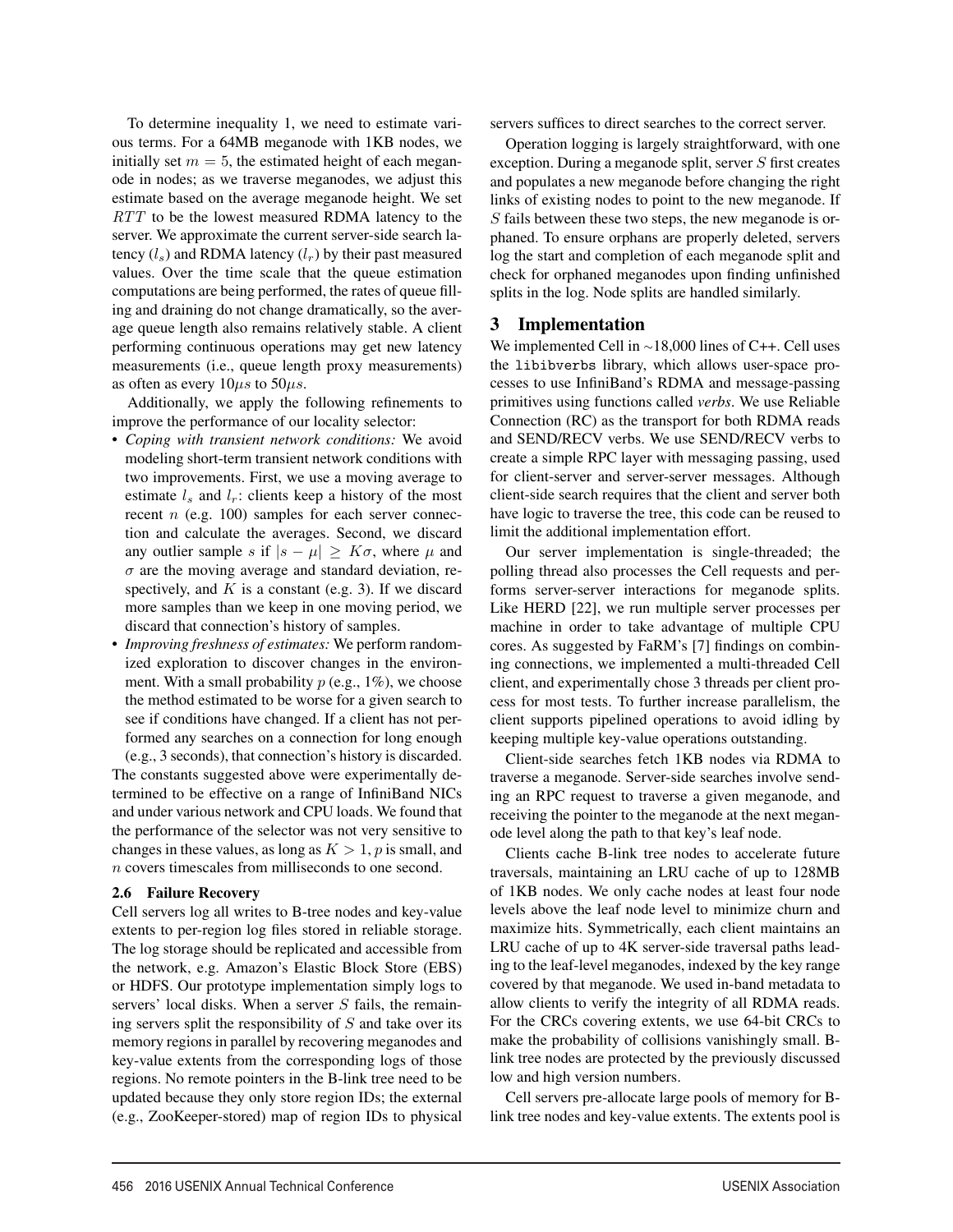managed by our own version of SOLite's mem5 memory manager. We support hugetlbfs backing for these large memory pools to reduce page table cache churn [7].

Node size and network amplification: We choose 1KB nodes for most of our evaluation. This number is not arbitrary: in our setup, 1KB RDMA fetches represent the point above which RDMA latency goes from being flat to growing linearly, and throughput switches from ops/secbound to bandwidth-bound.

RDMA-based traversals do incur a significant bandwidth amplification over server-side searches, on the order of  $4.1KB/64$  bytes  $= 64 \times$  with caching enabled. Using smaller nodes would shift the balance between bandwidth amplification and traversal time: for example, 512 byte nodes would add 4 levels  $(33\%)$  to a  $10^{15}$ -key tree while only enabling 16% more node fetches/sec per NIC. Client-side traversals would require 33% less bandwidth, but would take 12% longer.

# 4 Evaluation

We evaluated Cell's performance and scalability on the PRObE Nome cluster [1]. The highlights of the results:

- Cell adapts to server CPU and network resources across configurations. When the server CPU is more bottlenecked than its NIC (e.g. using a single core at the server), Cell achieves 439K searches/sec while server-side-only achieves 164K searches/sec. When the server is configured with 8 cores per server, Cell mostly uses server-side-processing, achieving 1.1 million ops/sec, 7% better than server-side-only and  $3.7\times$ better than client-side-only.
- Cell handles load spikes that cause transient server CPU bottlenecks and increased queuing delay by increasing the ratio of client-side processing.
- Cell scales to 5.31 million search ops/sec using 16 Cell servers, with 2 cores each.
- Cell is effective for any mix of B-tree get and put operations, including those that cause online tree growth.

## 4.1 Experimental Setup

Hardware and configuration: Our experiments were performed on the PRObE Nome cluster. Each machine is equipped with 4 quad-core AMD processors and 32GB of memory, as well as a Mellanox MHGH28-XTC ConnectX EN DDR 20Gbps InfiniBand NIC and two Intel gigabit Ethernet adapters. Cell was run on top of CentOS 6.5 with the OFED 2.4 InfiniBand drivers.

For each experiment, we use distinct sets of server and client machines. Unless otherwise specified, we use:

- 4 server machines with 2 cores per server (by running 2 server processes per machine)
- the remaining machines in each experiment for clients
- 20M key-value pairs populated per server

Throughput at saturation and latency at a moderate (nonsaturation) load are reported unless otherwise specified.

We enable hugetlbfs support on our server machines so that the RDMA-readable node and extents data can be placed in 1GB hugepages. Due to the complexity of modifying the InfiniBand drivers, we do not attempt to put connection state in hugepages, as our experiments indicate this would yield minimal impact on performance at scale due to other sources of InfiniBand latency [7].

We allow clients to consume up to 128MB of RAM to cache B-link tree nodes. To approximate performance with a much larger tree, we prevent the bottom four node levels of the tree from being cached, effectively limiting the cache to the top three levels in most of our tests.

Cell's throughput does not decrease when synchronous logging is enabled for key-value sizes below 500 bytes. For 100% put workloads that insert key-value pairs larger than 500 bytes, the I/O bandwidth of the SSD in each of our local cluster's servers becomes a bottleneck. As Nome's machines lack SSDs, we disable Cell's asynchronous logging in our experiments.

Workloads: To test search, get, and put (insert/update) operations, we generate random keys uniformly distributed from 8 to 64 characters, and values from 8 to 256 characters. We focus on evaluating the performance of search, as that is the dominant operation in any workload. For real-world benchmarks, we also utilize the Zipfiandistributed YCSB-A (50% puts, 50% gets) and YCSB-B (5% puts, 95% gets) workloads. All other tests use keys selected with uniform probability.

## 4.2 Microbenchmarks

7

Systems with relaxed locality are fast. Operating on a single server machine, Cell surpass the latency and throughput of schemes that maintain strict locality. This section evaluates Cell's search performance on a single meganode on a single CPU core without caching, using server-side search, client-side search, and selectively relaxed locality. Cell's performance on several cores per single machine is also measured.

Raw InfiniBand operations: We measure the throughput and latency of 1KB RDMA reads and 128-byte twoway Verb ping-pongs on 1 to 16 servers, utilizing 1 CPU core per machine (Table 1). Because very little permessage processing is performed on the servers, the CPU is not a bottleneck. We vary the client count to search the throughput-latency space for RDMA reads, Verb messaging, and simultaneous use of both. Because latency rises with no additional throughput past saturation, we report the throughput with the lowest latency within 5% of the maximum measured throughput.

Previous work has demonstrated higher throughput for RDMA and Verb messaging [22, 7]. FaRM reported  $4\times$ 1KB RDMA read throughput on newer,  $2 \times$  throughput NICs [7]. We attempted to replicate HERD's published results using their benchmarks on the PRObE Susitna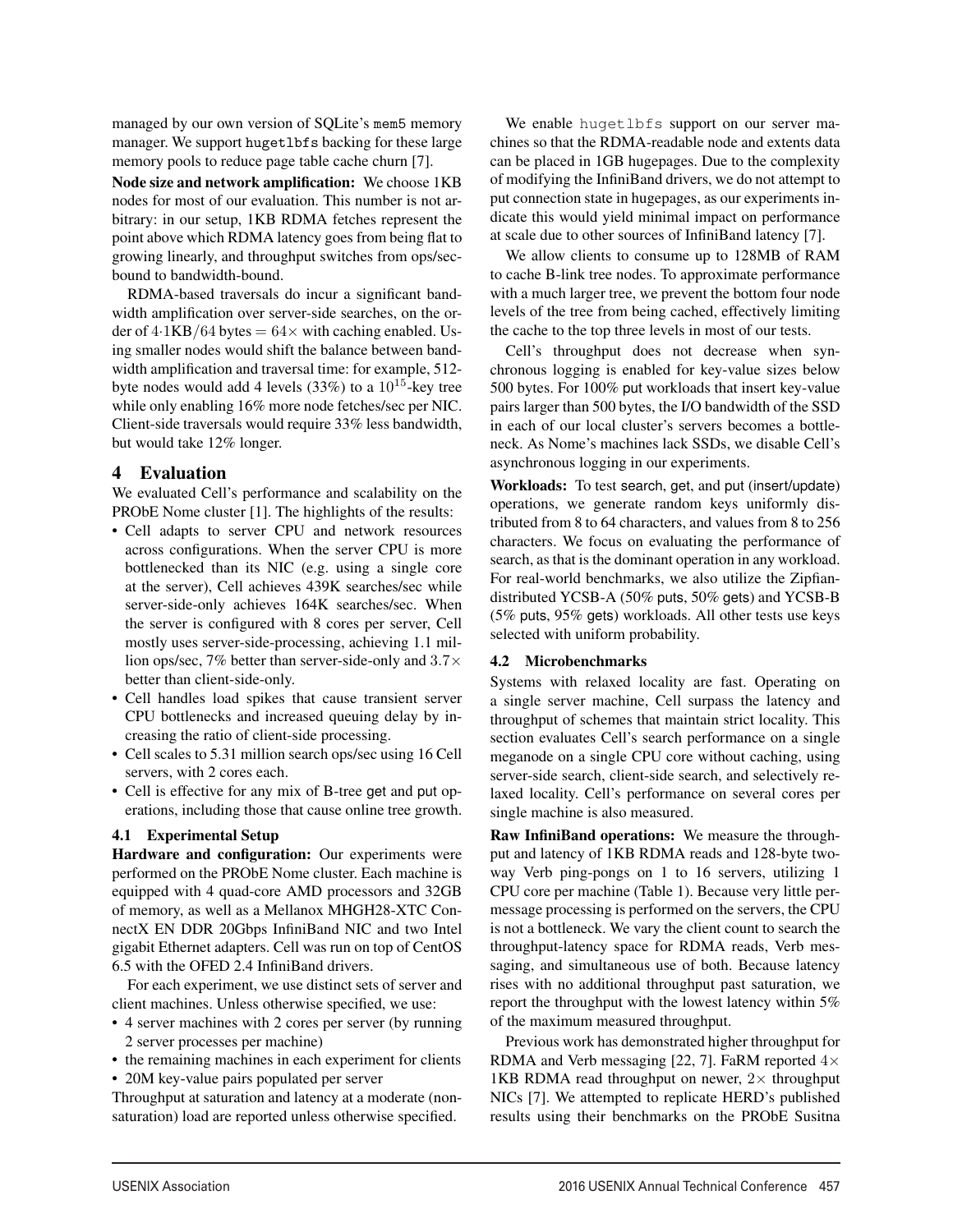testbed, equipped with 40Gbps InfiniBand cards. We reached 16M ops/sec for one server with 4-byte RDMA reads accessing the *same* 4 bytes repeatedly within a 5MB region, compared with 20M ops/sec reported by the authors [22]. However, when we switched to 1KB RDMA reads spread through the entire 5MB region, the throughput dropped to 1.69M ops/sec, and further enlarging the RDMA-readable region to a more realistic 8GB dropped the throughput to 1.3M ops/sec. Notably, the tests throughout the remainder of this evaluation were run on older 20Gbps InfiniBand cards that are bottlenecked at a similar operation limit, 1.04M ops/sec over a 1GB area (or 1.44M ops/sec over a 64MB area).

Similarly, we tested HERD's Verb benchmarks. We achieved 12M ops/sec for 16-byte Verb messages exchanged over the Unreliable Connection (UC) transport, and 8.5M ops/sec for 128-byte messages over RC. In the HERD benchmark, each client only communicates with a single server. With one-to-one communication and a very small number of connections (10), we were able to achieve similar performance with our own benchmarks. Clients in a real-world distributed storage system need to engage in all-to-all communication with all servers, so our microbenchmarks (Table 1) report results with all-toall communication with up to 100 clients.

We emphasize that selective locality can balance CPU and network, adapting to the available resources and providing better *relative* results than server-side or clientside processing alone. Some of our experimental conditions are more realistic than previous work, while we omit some difficult (but reasonable) optimizations that prior work uses. While our raw InfiniBand results differ in absolute numbers, Cell is able to balance the CPU and network resources at the level appropriate for a given environment, including those with better network performance and/or more CPU resources than our prototype.

Search throughput with a single meganode: To establish the baseline performance of Cell's selectively relaxed locality approach, we present a microbenchmark for traversals of a single meganode served by 1 server CPU core. We examine the performance of client-side only searches, server-side only searches, and Cell's locality selector, each with client-side caching disabled. Figure 4 demonstrates the throughput-latency relationship as we increase the number of client processes from 1 to 12, distributed across 4 client machines. With the server performing B-tree searches, 1 CPU core is no longer sufficient to saturate the NIC; the server-side search's peak throughput is 158K searches/sec, and the bottleneck is the server CPU. Client-side-only search achieves 305K search/sec; since 5 RDMA reads are required to traverse the 5-level meganode used and caching is disabled, this matches our raw InfiniBand performance of 1.44M ops/sec over a 64MB region. Combining the two meth-



Figure 4: Throughput and latency for server-side search, clientside search, and Cell's locality selector. The experiments involve 1 server serving one meganode, utilizing one core. Client B-tree caching and operation pipelining are disabled.

ods yields 93% of the *aggregate* throughput, peaking at 432K searches/sec. For all except the 1-client (lowestthroughput) point on each line, the server's single CPU core is already saturated with the number of operations it can perform per second. RDMA provides Cell with extra throughput, and in this case lower latency, because the extra latency from multiple RDMA round trips is overshadowed by the queuing delay at the server for the server-side case.

To calibrate Cell's local in-memory B-tree implementation, we compare its performance and MassTree's [31]. Using key and value distributions matching Cell's and the jemalloc allocator, we measure MassTree's performance at 276K local B-tree searches/sec (using a single core), compared to Cell's 379K local searches/sec. This suggest Cell's local B-tree implementation is competitive. When adding the cost of network communication, Cell performs 158K server-side searches/sec. MassTree does not have InfiniBand support, nor does it implement a distributed B-tree. Thus, we do not compare with MassTree further.

#### 4.3 Performance at Scale

8

Cell scales well across many servers. We vary the number of server machines from 1 to 16, using 2 CPU cores per server and enabling client caching. We scale the size of the B-tree to the number of servers, at 20M tuples per server, storing up to 320M tuples for 16 servers. We also use enough clients to saturate each set of Cell servers. Our biggest experiments consist of 64 machines (16 servers plus 48 clients) with 2560 client-server connections (80 3-threaded client processes to saturate the 32 server cores). Our largest B-tree is 2 meganodes tall and stores 320M tuples.

Throughput: Figure 5 shows the search throughput in logscale of Cell as well as the alternative of server-side processing only. It demonstrates that Cell displays nearlinear throughput scaling over additional servers (satu-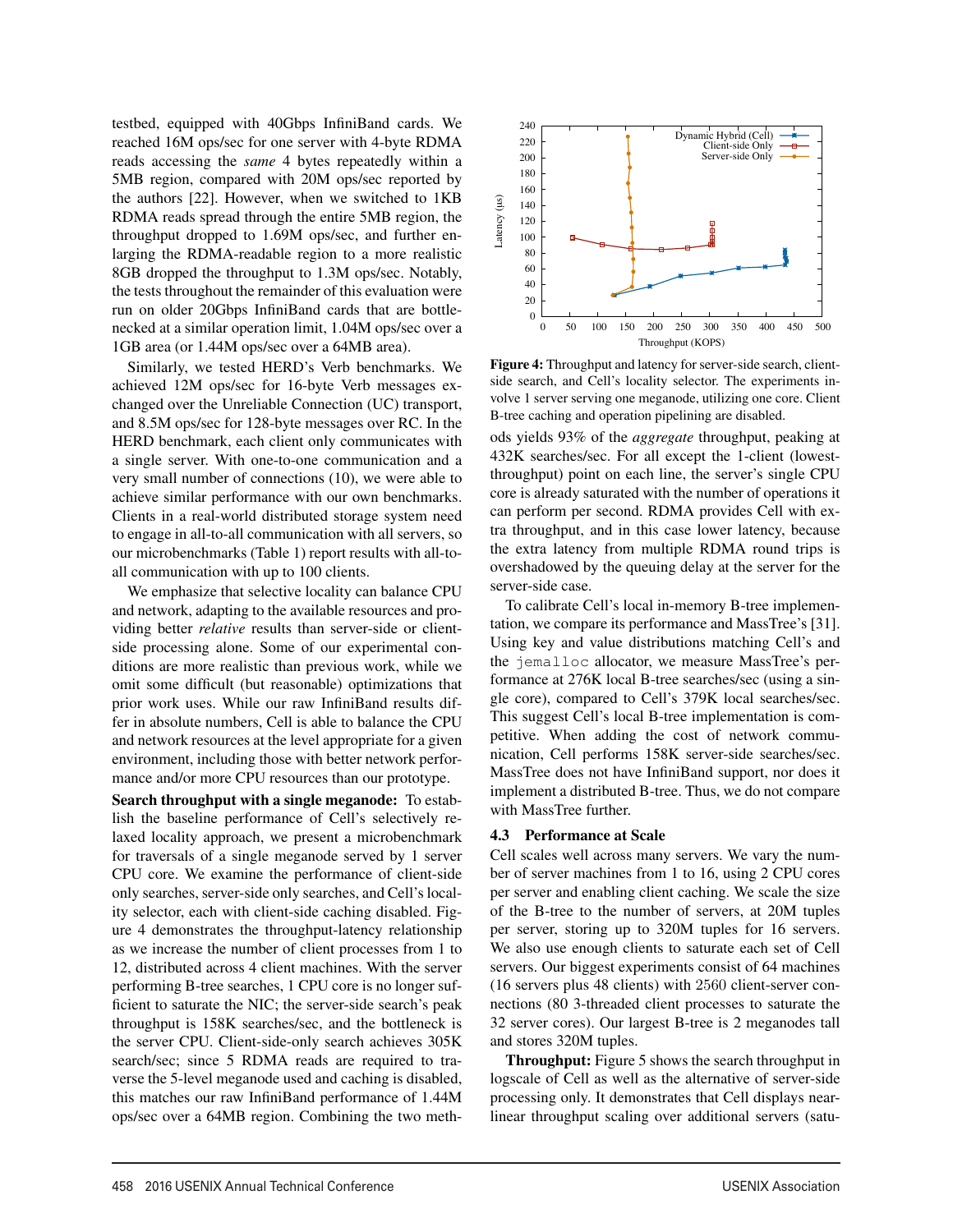|                | RDMA read    |              | Verb messaging |              | Hybrid       |              |  |
|----------------|--------------|--------------|----------------|--------------|--------------|--------------|--|
| <b>Servers</b> | Throughput   | Latency      | Throughput     | Latency      | Throughput   | Latency      |  |
|                | $1.04M$ ops  | $15.5\mu s$  | $750K$ ops     | $21.4\mu s$  | $1.60M$ ops  | $20.1\mu s$  |  |
| $\overline{4}$ | $4.13M$ ops  | $15.5\mu s$  | $2.96M$ ops    | $21.7 \mu s$ | $6.00M$ ops  | $21.8\mu s$  |  |
| 8              | $8.77M$ ops  | $14.6 \mu s$ | $5.88M$ ops    | $21.5\mu s$  | $10.58M$ ops | $20.2\mu s$  |  |
| 24             | $24.97M$ ops | $15.5\mu s$  | 18.15M ops     | $22.5\mu s$  | 35.56M ops   | $22.0 \mu s$ |  |

Table 1: Microbenchmarks of throughput and latency at maximum throughput for 1KB RDMA reads over a 1GB area, 128-byte 2-way Verb messages, and both. All reported values are within 5% of the peak measured, at minimum latency.

9



Figure 5: Throughput as the number of servers increases from 1 to 16. Each server uses 2 CPU cores. 4 client machines per server are used to saturate the servers.

rated with additional clients) until queue pair state overwhelms the NICs' onboard memory. Cell's throughput increases  $9.2 \times$  from 1 server to 16 servers. Compared to the server-side only approach, Cell's hybrid approach achieves 70% higher throughput with 16 servers.

Latency: The B-tree remains at 2 meganode levels and 7 node levels as the number of servers grows from 4 to 16, so the overall search latency is stable. Below saturation, the median latency for both the server-side only approach and Cell is  $\sim$ 30 $\mu$ s.

4.4 Locality Selector: Balancing CPU and Network Cell's locality selector effectively chooses the correct search method to use under arbitrary network and server load conditions. The selector is designed to minimize operation latency while rationing server CPU resources. We evaluate its performance by asking three questions:

- 1. How effectively does Cell use CPU resources?
- 2. How accurately does Cell estimate and balance search costs for a given environment?
- 3. When is the locality selector beneficial?

This section answers all three questions.

## 4.4.1 Varying Server CPU Resource

We measure the performance of Cell and server-side search from 1 to 8 server CPU cores on 1 server machine and 4 server machines. Table 2 compares Cell's locality selector and 100% server-side search on 4 servers, showing that Cell is able to consistently match or exceed server-side search's throughput. With 2 cores, Cell achieves 74% of server-side search's maximum throughput, for which the latter requires 7 cores. Cell's selective locality approach allows the system to dynamically balance server CPU, client CPU, and network bandwidth usage, so a Cell storage cluster can indeed economically satisfy transient peak usage with fewer CPU cores. In addition, in applications where server-side operations are more CPU-intensive and each CPU core can therefore complete fewer operations each second, Cell's advantage becomes even more pronounced.

Table 2 indicates that Cell's hybrid scheme can extract 2.13M searches per second from 2 CPU cores on each of 4 server machines, more than double the 991K server-side only searches at the same CPU count. Serverside searches are able to reach 2.90M searches per second using 7 cores per machine, close to the theoretical 3.0M ops/sec maximum Verb throughput our microbenchmarks suggest. This  $3.5\times$  resource expenditure yields only 35% higher throughput compared with the hybrid selector on 2 cores per machines, for example. The latency of hybrid operations remains consistently low even with Cell utilizing few CPU cores; with 2 cores and moderate load, searches average  $28.5\mu s$ , dropping to  $26.4\mu s$  with 4 cores per server. Although modern servers typically have many more than 2 cores, even in a dedicated environment, cores no longer needed for storage logic can be devoted to CPU-intensive tasks data, including summarization, aggregation, analysis, cryptographic verification, and more. The server-side-only advantage in Table 2 for  $\geq 7$  cores is due to the fact that although only 1% of requests are performed client-side, with plentiful CPU resources the latency of client-side requests is significantly higher than server-side requests.

If CPU cores are plentiful, Cell has the same behavior as server-side processing and its performance is bounded by the InfiniBand IOPs. Using the Unreliable Datagram (UD) transport instead of the Reliable Connection (RC) transport can be used to avoid accumulating connection state and thus greatly increase messaging performance [24]. With UD, the higher messaging throughput can be saturated with additional server CPUs, if available, but RDMA is not available to provide load balancing. In a shared cluster with finite CPU resources handling a complex data structure like a distributed B-tree, the extra UD capacity would likely go to waste.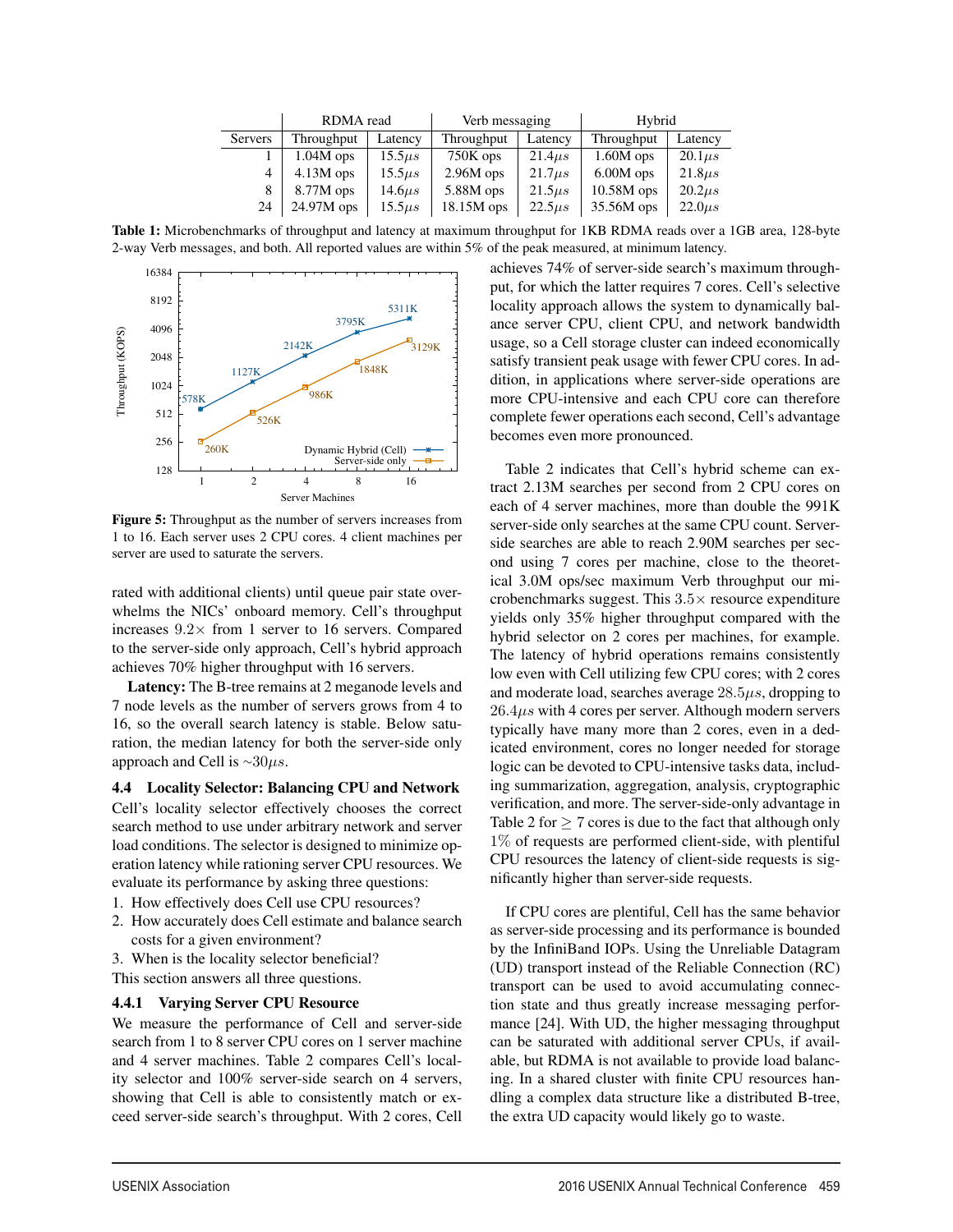

Figure 6: Throughput of 1 server running Cell on 1 to 8 CPU cores, using Cell's locality selector, a manually-tuned percentage of server-side operations, server-side only, and client-side only operations.

#### 4.4.2 Dynamic Cost Estimation and Balancing

We find that under a constant server load, there is a perclient fixed ratio of server-side and client-side searches that produces maximal throughput at minimal latency. However, as illustrated in Table 2, these ratios shift dramatically as the available server resources change, and must be re-tuned for every change in the number of available cores per server, the number of servers, the number of clients, the workload, and the request rate. Cell correctly picks ratios that yield minimum median latency regardless of the server load; in fact, because the ideal ratio is slightly different for each client due to network topology and the position of its connection in the NIC's state, we observe Cell picking different ratios on each client that produce globally-optimized throughput and latency. Figure 6 shows that in most cases, especially when few resources are available, Cell meets or exceeds the throughput of the best hand-tuned fixed ratio, as it can continuously adjust for current load conditions.

Other environments: Tests on two other clusters with different NICs and CPUs yielded similar results. With similar 2-server-CPU experiments, Cell adapted with different ratios of client- to server-side search, using more client-side searches on Susitna's powerful NICs [1] and more server-side searches on our local cluster.

#### 4.4.3 Load Spikes and Load Balancing

Cell's ability to maintain low latency in the face of transient server load demonstrates the value of dynamically selecting between RDMA and messaging-based traversal. In the absence of applicable traces from real-world systems at scale, we perform microbenchmarks of Cell's ability to rapidly adapt to load spikes and workload changes. Figure 7 compares the application-facing latency of Cell clients and clients that use only server-side search when the load on a cluster of 4 servers increases unexpectedly for 5 seconds. In these tests, application search requests arrive at each of 24 Cell clients every 75 $\mu$ s. For 5 seconds, the load rises to 2.5 $\times$  as an addi-

| Cores | Server-Side Only | Cell        | <b>Fixed Ratio</b> |
|-------|------------------|-------------|--------------------|
|       | 505K             | 1842K (30%) | 1841K              |
| 2     | 991K             | 2142K (41%) | 2129K              |
| 3     | 1447K            | 2456K (53%) | 2366K              |
| 4     | 1831K            | 2573K (62%) | 2513K              |
| 5     | 2145K            | 2687K (77%) | 2593K              |
| 6     | 2478K            | 2845K (88%) | 2768K              |
| 7     | 2901K            | 2901K (99%) | 2776K              |
| 8     | 2543K            | 2812K (99%) | 2571K              |

Table 2: Search throughput of 4 server machines utilizing 1 to 8 CPUs per server: 100% server-side searches, Cell (with the average of its dynamically-selected ratio of server-side searches), and a fixed percentage of server side searches using that average. On 8 or more CPUs, the amount of connection state necessary to connect servers to clients causes predictable degradation. Cell saturates with fewer clients, so this effect is less pronounced.



Figure 7: Request latency during 5-second transient load spike. These tests were performed with client pipelining disabled for simplicity. Note logarithmic y-axis.

tional 36 clients begin injecting searches at the same rate. Figure 7 shows that Cell is able to very rapidly switch the majority of its searches to client-side traversals, maintaining low median and 90th percentile latencies compared to server-side search. Cell's locality selector effectively manages server CPU resources to minimize latency in the face of long-term and short-term changes in server load and available resources.

#### 4.5 Read-Write Concurrency

 $\overline{a}$ 

Like most sorted stores, Cell can perform search, get, put, delete, and range operations. We benchmark mixes of get and put operations to ensure that Cell retains its advantages beyond search operations.

Cell is designed to maintain low latency and to support concurrent read operations even when servers are modifying the tree state, for puts or for node or meganode splits. Notably, the locality selector optimizes for server utilization rather than allowing any single client to optimize for its own latency. Figure 8 traces the median latency of a group of 8 clients performing searches while a separate group of 16 clients idles, then performs bulk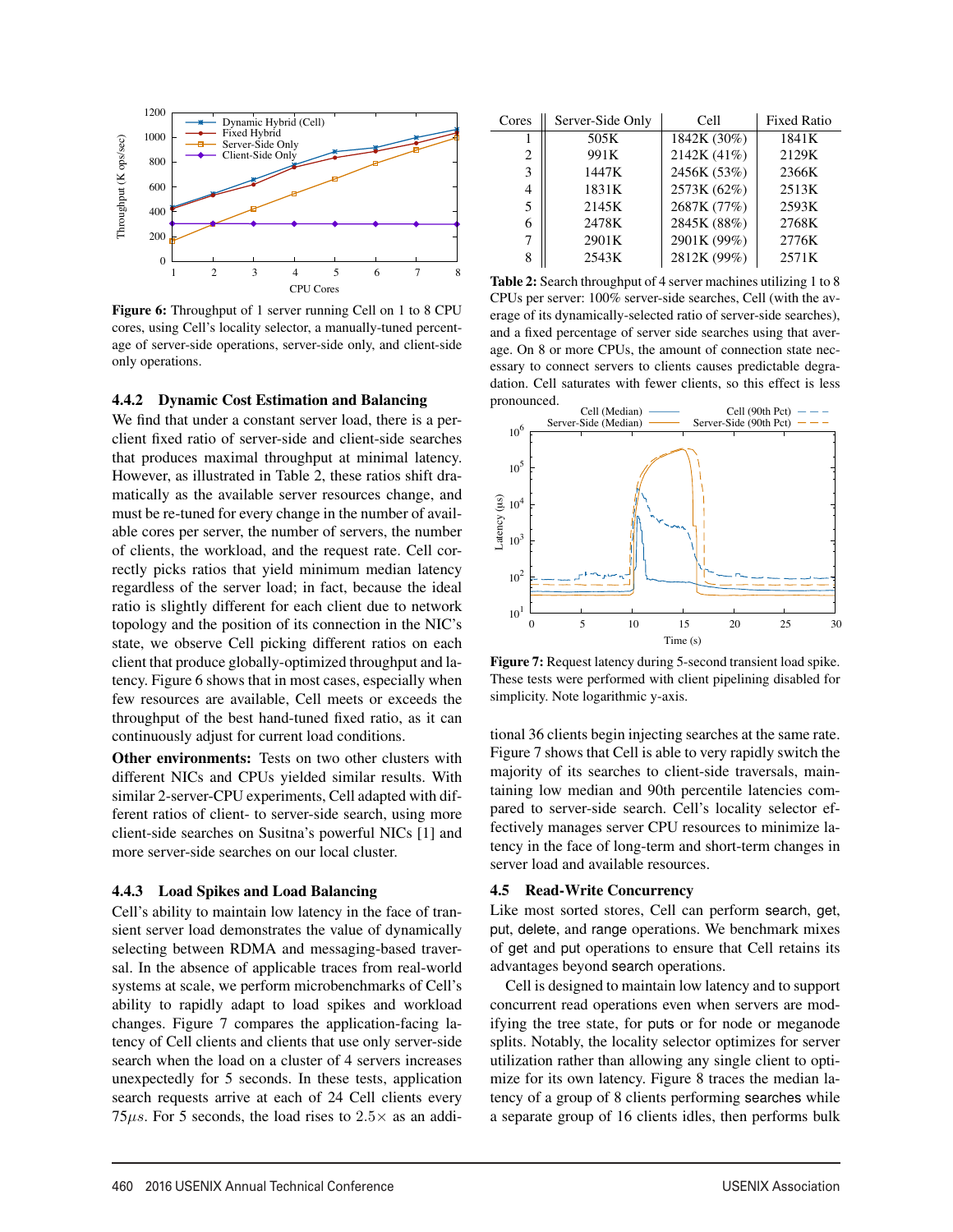

Figure 8: Latency of reads on 8 clients (24 threads) without and with 16 clients (48 threads) performing continuous insert operations on a cluster of 4 servers running 2 Cell threads each.

put operations that cause the tree structure to grow. With Cell, the search clients maintain concurrency by using more client-side operations, so a set of meganode splits completes faster. The median latency of Cell searches is thus slightly higher than the server-side equivalent, while the 90th percentile latency is far lower. Server-side search latency is impacted more significantly by write operations as the server's CPU capacity is shared between the two. With Cell we are able to dynamically shift the search operations to the client, incurring a slightly higher latency over server-side search, while using the saved server CPU cycles to execute node and meganode split operations with reduced latency.

Therefore, workloads that combine read and write operations can maintain lower latency (and higher throughput) with Cell than with server-side only operations. We test mixes of get (rather than search) and update operations from 100% get to 100% update, as well as 100% insert and two YCSB benchmarks. Figure 9 shows that Cell consistently outperforms server-side only operations across a range of workloads. We do not report the performance of range (range queries) because for queries that return a single key, range has the same performance as get. As the set of keys returned by range grows, the per-key range performance improves, as up to a full leaflevel node of keys can be returned by each RDMA fetch within the range operation.

## 5 Related Work

There are two general approaches to using RDMA in distributed systems. One is to use RDMA to improve the throughput of the message-passing substrate of a system, increasing the overall performance when the system is bottlenecked by its message-passing capability. We call this approach RDMA-optimized communication. The other approach is to use RDMA to bypass servers' CPUs to improve the performance of systems



Figure 9: Throughput of pipelined mixed Get and Put workloads on 4 servers, 2 CPUs per server.

bottlenecked by that resource. We refer to this approach as systems with client-side processing. In this section, we discuss related projects exploring both approaches as well as work on distributed storage.

RDMA-optimized communication: The HPC community has exploited the performance advantage of RDMA extensively to improve the MPI communication substrate [28, 27, 42]. The systems community has recently begun to explore the use of RDMA in distributed systems. Most projects focus on using RDMA to improve the underlying message-passing substrate of systems such as in-memory key-value caches [22, 21, 20, 44, 23], HBase [17], Hadoop [29], PVFSpvfs and NFS [11]. For example, HERD has proposed using an RDMA write to send a request to a server and to have the server respond using an unreliable datagram (UD) message. FaRM [7, 8] also uses RDMA writes to implement a fast message passing primitive. The advantage of this approach is that the resulting solutions are generally applicable, because all distributed systems could use a high performance message-passing primitive for communication. However, when the server's CPU becomes the bottleneck instead of the network, this approach does not take full advantage of RDMA to relieve servers' CPU load.

Systems with client-side processing: Several recent systems exploit RDMA's CPU-bypassing capability. Pilaf [32] builds a distributed key-value store which uses client-side processing for hash table lookups. FaRM [7, 9] provides a distributed transactional in-memory chunk store which processes read-only transactions at the client. We could potentially layer Cell's design on top of FaRM, but this would require using distributed transactions to modify the B-tree [4, 43]. With Cell's approach, we do not need distributed transactions (Section 2). DrTM [47, 6] offers distributed transactions over RDMA by exploiting hardware transactional memory (HTM) support.

Cell is inspired by FaRM and Pilaf to offload the pro-

 $\overline{1}$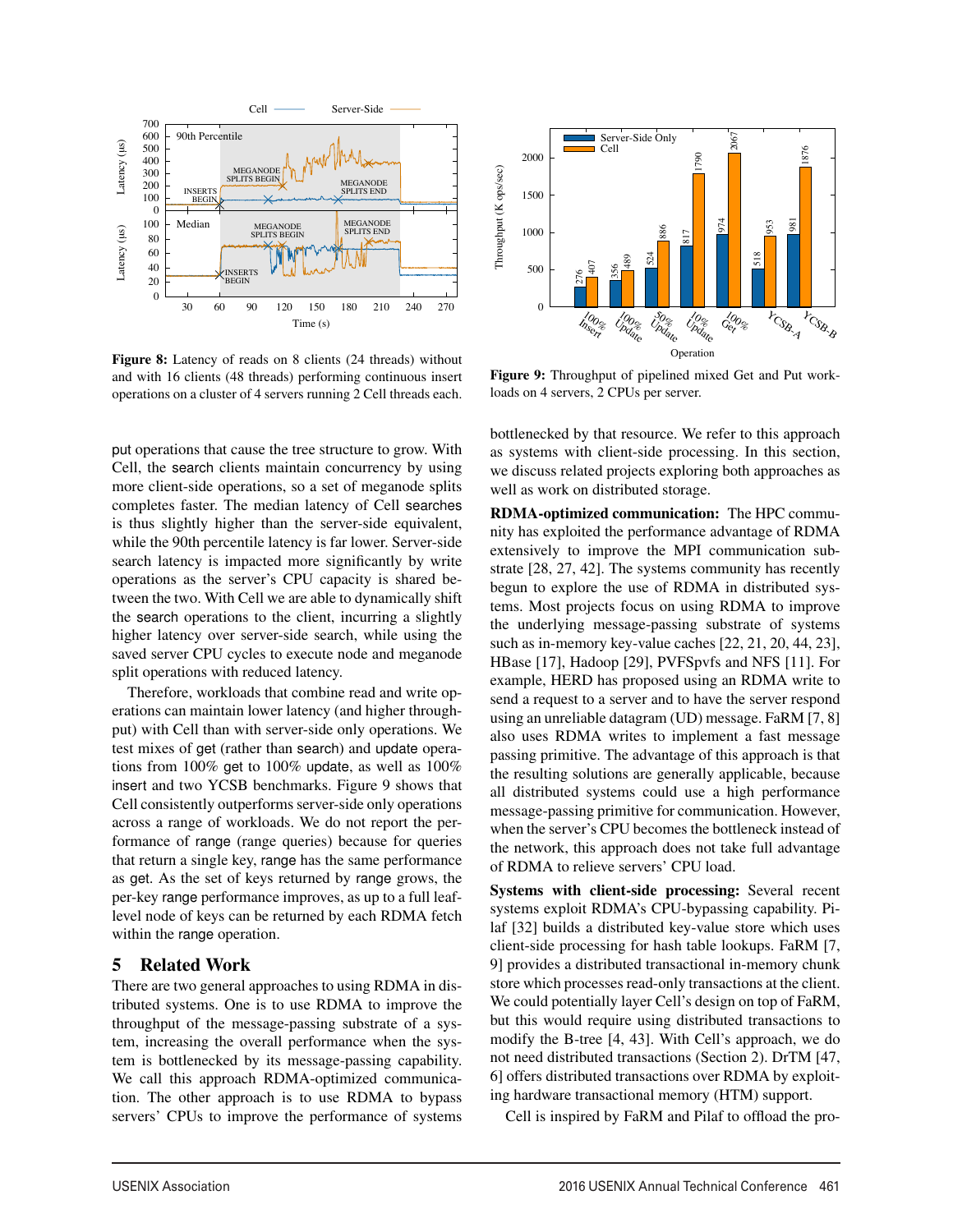cessing of read-only requests to the clients via RDMA reads. The main difference between Cell and prior work is that Cell explicitly tries to balance the server CPU and network bottleneck by carefully choosing when to prefer client-side over server-side processing.

Distributed B-trees: There are two high-level approaches for constructing a distributed B-tree. One builds a distributed tree out of lean (1-8KB) nodes [30, 4, 43]. Small nodes are crucial in the design of these systems, because the systems are all built on top of a distributed chunk/storage layer, and clients traverse the tree by fetching entire nodes over the network. The other approach, pioneered by Google's BigTable [5], builds a tree out of fat nodes (like meganodes; up to 200MB) [15]. This design reduces the number of different machines that each search needs to contact, but requires server-side processing to search within a meganode. Cell combines the two approaches.

Cell also handles concurrency differently than prior systems. Both Johnson and Colbrook [19] and Boxwood [30] implement distributed B-trees based on Sagiv's B-link tree. Johnson and Colbrook doubly-link the levels of the tree, merge nodes on deletion, and cache internal nodes consistently across servers, resulting in a complex scheme that requires distributed locks. Cell uses only local locks, similar to Boxwood. Furthermore, our caching of internal nodes is only advisory in that stale caches do not affect the correctness of the search. Aguilera et al. [4] implement a regular B-tree and handle concurrency requirements using distributed transactions, which are more conservative than necessary and are especially heavy-handed for read-only searches. Minuet [43] expands on Aguilera et al.[4], addressing some of the scalability bottlenecks and adding multiversioning and consistent snapshots. Some of their improvements emulate the B-link tree, yet they do not seem to benefit from the simplicity of Sagiv's single-locking scheme.

Other in-memory distributed storage: The high latency of disk-based storage has led to a large research effort behind in-memory storage. Memcached [10] and Redis [39] are popular open source distributed keyvalue stores. The RAMCloud project explores novel failure recovery mechanisms in an in-memory key-value store [36, 37], although it does not take particular advantage of RDMA. Masstree [31] and Silo [45] provide fast single-server in-memory B-tree implementations. MICA [26] presents a fast single-machine implementation of MassTree. These are not distributed and are not based on B-link trees.

## 6 Conclusion

RDMA opens up a new design space for distributed systems where clients can process some requests by fetching the server's state without involving its CPU. Mixing client-side and server-side processing allows a system to adapt to the available resources and current workload. Cell achieves up to 5.31M search ops/sec on 32 CPU cores across 16 servers, at an unsaturated latency of  $\sim$ 30 $\mu$ s. Cell saves up to 3 CPU cores per server per InfiniBand NIC, freeing resources for other CPU-intensive application logic, and maintains high throughput and low latency in the face of load spikes.

In looking towards Cell as the backend for real databases, we experimented with transactions and other database features. For example, RDMA can be used to quickly determine whether any item in a transaction's write set is currently locked by fetching many leaves across many servers simultaneously, and the status of locked keys can be re-checked with minimal resource consumption just by refetching that leaf.

From building and refining Cell, we learned lessons applicable to designing any distributed data store exploiting RDMA. Almost any RDMA-traversable distributed data structure that supports concurrent server-side writes can be built from CRC-protected variable-length data elements, version-protected fixed-length data elements, and a globally-known data structure root location. We learned that Pilaf's CRC approach works poorly for nodes in a structure with few roots, as each CRC update propagates to the root. Finally, an approach similar to our meganode split operation can make other types of distributed data structures' mutations friendly to concurrent RDMA access. Such mutations should replicate data, modify or rearrange data as necessary, then atomically (from the clients point of view) update links to old data to instead point to new data.

## Acknowledgments

We would like to thank our shepherd, Peter Pietzuch, for his guidance and helpful suggestions. We appreciate our reviewers' insightful comments on this and earlier manuscripts that helped us hone this work.

Jinyang and Christopher were supported by NSF grant CNS-1409942.

## References

 $\overline{a}$ 

- [1] PRObE: testbeds for large-scale systems research. New Mexico Consortium and NSF and Carnegie Mellon University, http://nmc-probe.org.
- [2] TritonSort: A balanced and energy-efficient large-scale sorting system. *ACM Transactions on Computer Systems 31*, 1 (2013).
- [3] Extending high performance capabilities for Microsoft Azure, 2014.
- [4] AGUILERA, M. K., GOLAB, W. M., AND SHAH, M. A. A practical scalable distributed B-tree. *Proc. VLDB Endow. 1*, 1 (2008), 598–609.
- [5] CHANG, F., DEAN, J., GHEMAWAT, S., HSIEH, W. C., WALLACH, D. A., BURROWS, M., CHANDRA, T., FIKES, A., AND GRUBER, R. E.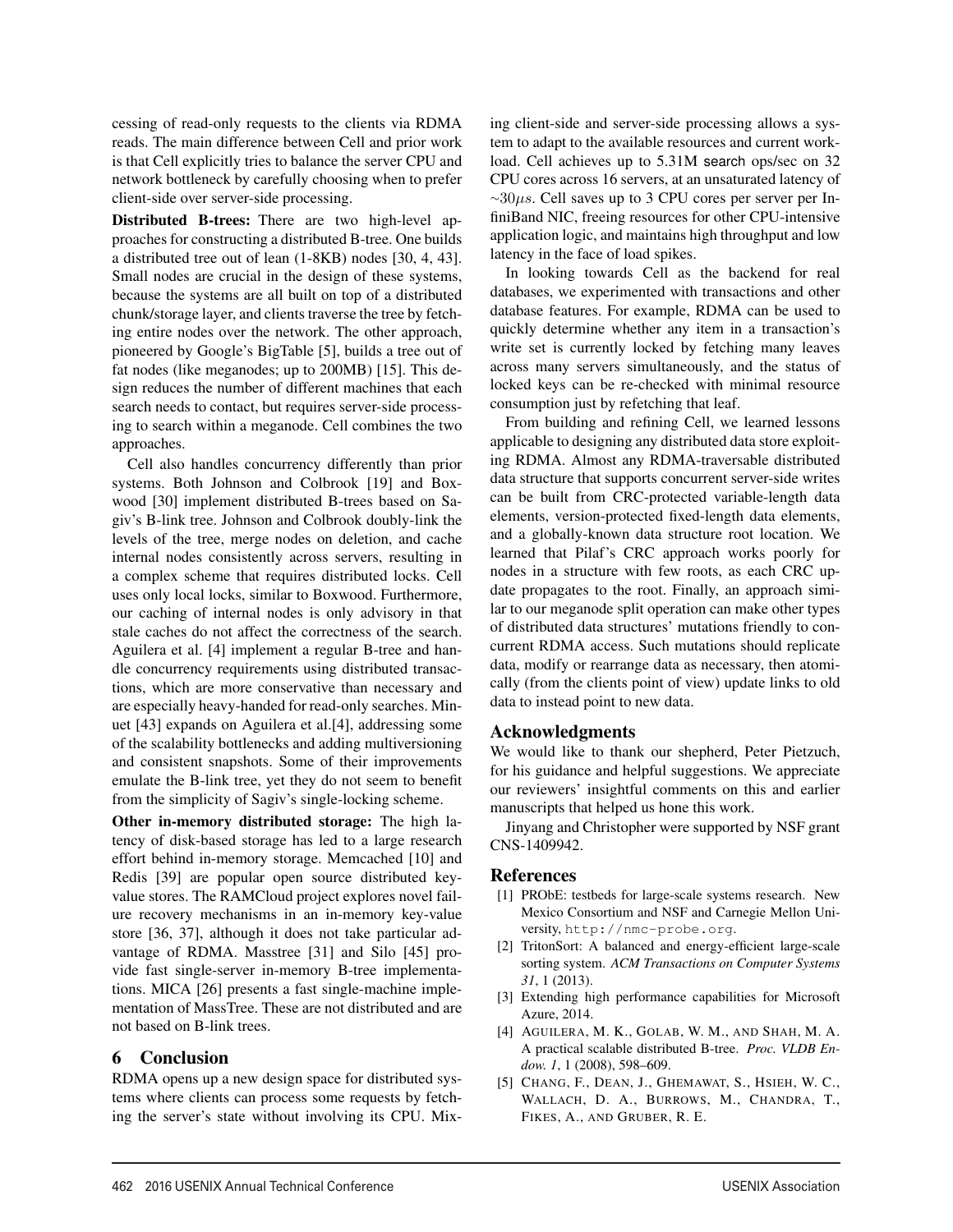- [6] CHEN, Y., WEI, X., SHI, J., CHEN, R., AND CHEN, H. Fast and general distributed transactions using rdma and htm. In *Proceedings of the Eleventh European Conference on Computer Systems* (2016), ACM, p. 26.
- [7] DRAGOJEVIĆ, A., NARAYANAN, D., CASTRO, M., AND HODSON, O. FaRM: Fast remote memory. In *USENIX Symposium on Networked Systems Design and Implementation* (2014).
- [8] DRAGOJEVIĆ, A., NARAYANAN, D., NIGHTINGALE, E. B., RENZELMANN, M., SHAMIS, A., BADAM, A., AND CASTRO, M. No compromises: distributed transactions with consistency, availability, and performance. In *Proceedings of the 25th Symposium on Operating Systems Principles* (2015), ACM, pp. 54–70.
- [9] DRAGOJEVIC, A., NARAYANAN, D., NIGHTINGALE, E. B., RENZELMANN, M., SHAMIS, A., BADAM, A., AND CASTRO, M. No compromises: distributed transactions with consistency, availability, and performance. In *Proceedings of ACM Symposium on Operating Systems Principles* (2015).
- [10] FITZPATRICK, B. Distributed caching with Memcached. *Linux J. 2004*, 124 (Aug. 2004), 5–.
- [11] GIBSON, G., AND TANTISIRIROJ, W. Network File System (NFS) in high performance networks. Tech. rep., Carnegie Mellon University, 2008.
- [12] GRAY, J., AND REUTER, A., Eds. *Transaction Processing: Concepts and Techniques*. Morgan Kaufmann, San Mateo, California, 1993.
- [13] HAIGHT, F. Two queues in parallel. *Biometrika 45*, 3 (1958).
- [14] HARCHOL-BALTER, M. Performance Modeling and De*sign of Computer Systems: Queueing Theory in Action*. Cambridge University Press, 2013.
- [15] HBase. http://hbase.apache.org/.
- [16] HERLIHY, M., AND WING, J. Linearizability: A correctness condition for concurrent objects. *ACM Transactions on Programming Languages and Systems (TOPLAS) 12*, 3 (1990), 463–492.
- [17] HUANG, J., OUYANG, X., JOSE, J., UR RAHMAN, M. W., WANG, H., LUO, M., SUBRAMONI, H., MURTHY, C., AND PANDA, D. K. High-performance design of HBase with RDMA over InfiniBand.
- [18] HUNT, P., KONAR, M., JUNQUEIRA, F. P., AND REED, B. ZooKeeper: Wait-free coordination for internetscale systems. In *USENIX Annual Technical Conference* (2010).
- [19] JOHNSON, T., AND COLBROOK, A. A distributed databalanced dictionary based on the B-link tre. Tech. Rep. MIT/LCS/TR-530, Massachusetts Institute of Technology, 1992.
- [20] JOSE, J., SUBRAMONI, H., KANDALLA, K., WASI-UR RAHMAN, M., WANG, H., NARRAVULA, S., AND PANDA, D. K. Scalable memcached design for Infini-Band clusters using hybrid transports. In *Proceedings of the 12th IEEE/ACM International Symposium on Cluster, Cloud and Grid Computing* (2012).
- [21] JOSE, J., SUBRAMONI, H., LUO, M., ZHANG, M., HUANG, J., WASI-UR RAHMAN, M., ISLAM, N. S., OUYANG, X., WANG, H., SUR, S., AND PANDA, D. K.

 $\overline{a}$ 

Memcached design on high performance RDMA capable interconnects. In *Proceedings of the 2011 International Conference on Parallel Processing* (2011).

- [22] KALIA, A., KAMINSKY, M., AND ANDERSEN, D. G. Using RDMA efficiently for key-value services. In *Proceedings of the 2014 ACM conference on SIGCOMM* (2014), ACM, pp. 295–306.
- [23] KALIA, A., KAMINSKY, M., AND ANDERSEN, D. G. Design guidelines for high performance RDMA systems. In *USENIX Annual Technical Conference* (2016).
- [24] KOOP, M. J. *High-Performance Multi-Transport MPI Design for Ultra-Scale InfiniBand Clusters*. PhD thesis, The Ohio State University, 2009.
- [25] LEHMAN, P. L., AND YAO, S. B. Efficient locking for concurrent operations on B-trees. *ACM Trans. Database Syst. 6*, 4 (1981), 650–670.
- [26] LIM, H., HAN, D., ANDERSEN, D. G., AND KAMIN-SKY, M. MICA: A holistic approach to fast in-memory key-value storage. *management 15*, 32 (2014), 36.
- [27] LIU, J., JIANG, W., WYCKOFF, P., PANDA, D., ASH-TON, D., BUNTINAS, D., GROPP, W., AND TOONEN, B. Design and implementation of MPICH2 over Infini-Band with RDMA support. In *Parallel and Distributed Processing Symposium, 2004. Proceedings. 18th International* (april 2004), p. 16.
- [28] LIU, J., WU, J., KINI, S., BUNTINAS, D., YU, W., CHANDRASEKARAN, B., NORONHA, R., WYCKOFF, P., AND PANDA, D. MPI over InfiniBand: Early experiences. In *Ohio State University Technical Report* (2003).
- [29] LU, X., ISLAM, N., WASI-UR RAHMAN, M., JOSE, J., SUBRAMONI, H., WANG, H., AND PANDA, D. Highperformance design of Hadoop RPC with RDMA over InfiniBand. In *International Conference on Parallel Processing (ICPP)* (2013).
- [30] MACCORMICK, J., MURPHY, N., NAJORK, M., THEKKATH, C. A., AND ZHOU, L. Boxwood: Abstractions as the foundation for storage infrastructure. In *USENIX Symposium on Operating System Design and Implementation* (2004).
- [31] MAO, Y., KOHLER, E., AND MORRIS, R. Cache craftiness for fast multicore key-value storage. In *Proceedings of the 7th ACM european conference on Computer Systems* (2012), pp. 183–196.
- [32] MITCHELL, C., GENG, Y., AND LI, J. Using one-sided RDMA reads to build a fast, CPU-efficient key-value store. In *USENIX Annual Technical Conference* (2013).
- [33] MITCHELL, C. R. *Building Fast, CPU-Efficient Distributed Systems on Ultra-Low Latency, RDMA-Capable Networks*. PhD thesis, Courant Institute of Mathematical Sciences, New York, 8 2015.
- [34] NISHTALA, R., FUGAL, H., GRIMM, S., KWIATKOWSKI, M., LEE, H., LI, H., MCELROY, R., PALECZNY, M., PEEK, D., SAAB, P., STAFFORD, D., TUNG, T., AND VENKATARAMANI, V. Scaling Memcached at facebook. In *Proceedings of USENIX NSDI 2013* (2013).
- [35] OLSON, M. A., BOSTIC, K., AND SELTZER, M. I. Berkeley DB. In *USENIX Annual, FREENIX Track* (1999), pp. 183–191.